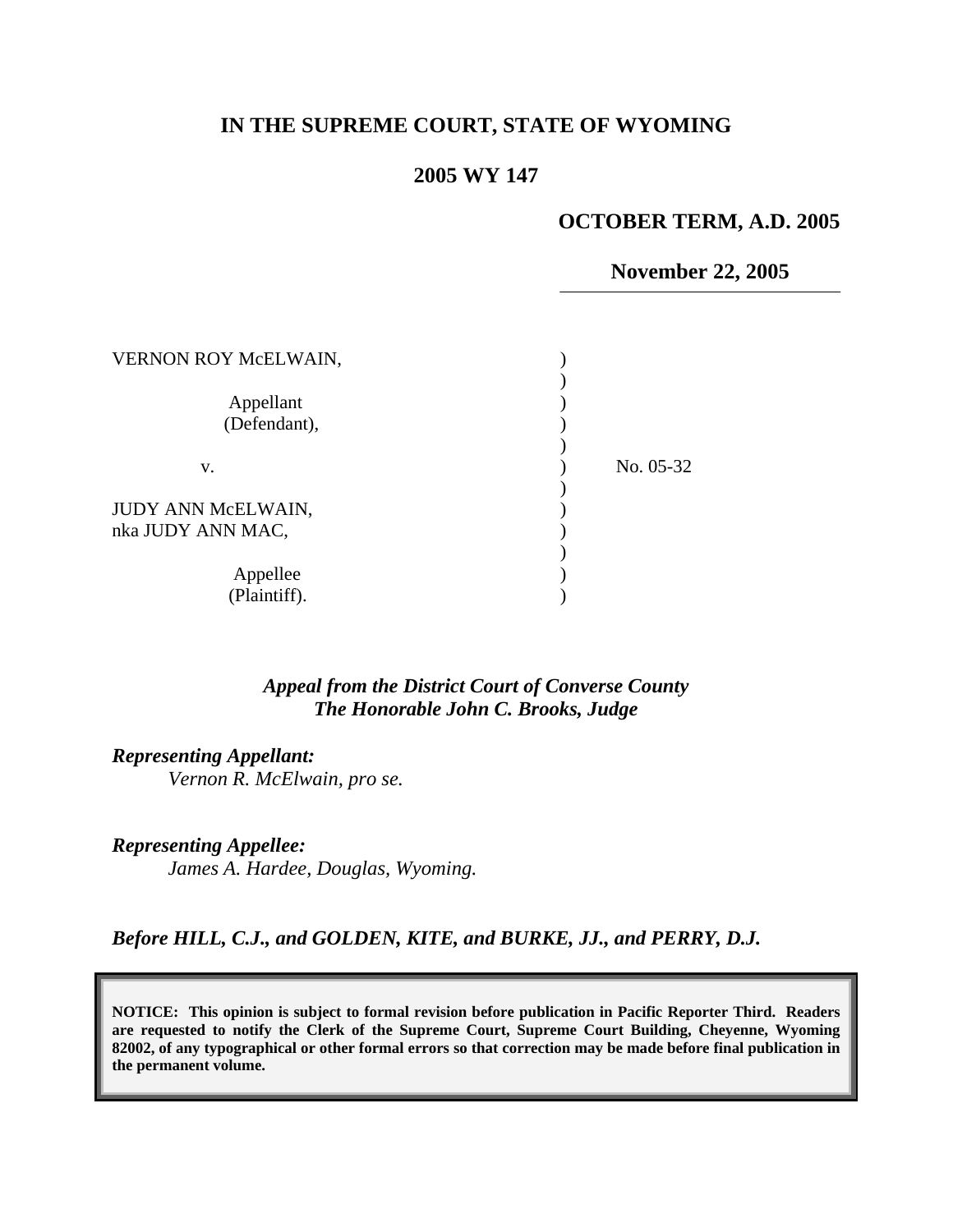#### **BURKE, Justice.**

[¶1] Vernon Roy McElwain challenges an Order Entering Judgment and Modifying Decree issued by the district court. Mr. McElwain claims the district court erred by entering a judgment for the unpaid balance of a mortgage debt because the debt was extinguished when the property was refinanced. Alternatively, Mr. McElwain contends the district court erred by failing to credit him for prior payments made toward the debt. Mr. McElwain also claims the court erred in entering a judgment for delinquent child support because the minor child was emancipated. We affirm.

#### *ISSUES*

[¶2] We restate the issues as follows:

- 1. Was the district court's judgment regarding the mortgage debt erroneous?
- 2. Did the district court err in awarding delinquent child support because the minor child was emancipated?

## *FACTS*

[¶3] The parties were divorced on June 13, 1998. The decree required Mr. McElwain to pay one-half of the mortgage debt owed on the residence retained by Mrs. McElwain and child support for the parties' minor child.<sup>[1](#page-1-0)</sup> From the date of the divorce through

 $\overline{a}$ 

- 8. [Mr. McElwain] shall pay and indemnify and hold [Mrs. McElwain] harmless from the following liabilities:
	- . . .
	- b) One half (1/2) of Mortgage debt (est. at \$20,000.00 each) to Converse County Bank, said payment in the sum of \$210.00 per month shall be paid by the Defendant to the Plaintiff on or before the 1st day of each month through the Clerk of the District Court, P.O. Box 189, Douglas, Wyoming 82633-0189.

The child support provision of the decree provides:

2. That [Mr. McElwain] shall pay to the Clerk of the District Court, . . . the sum of Two Hundred Sixty-five and no/100 Dollars

<span id="page-1-0"></span> $<sup>1</sup>$  The mortgage provision of the decree provides:</sup>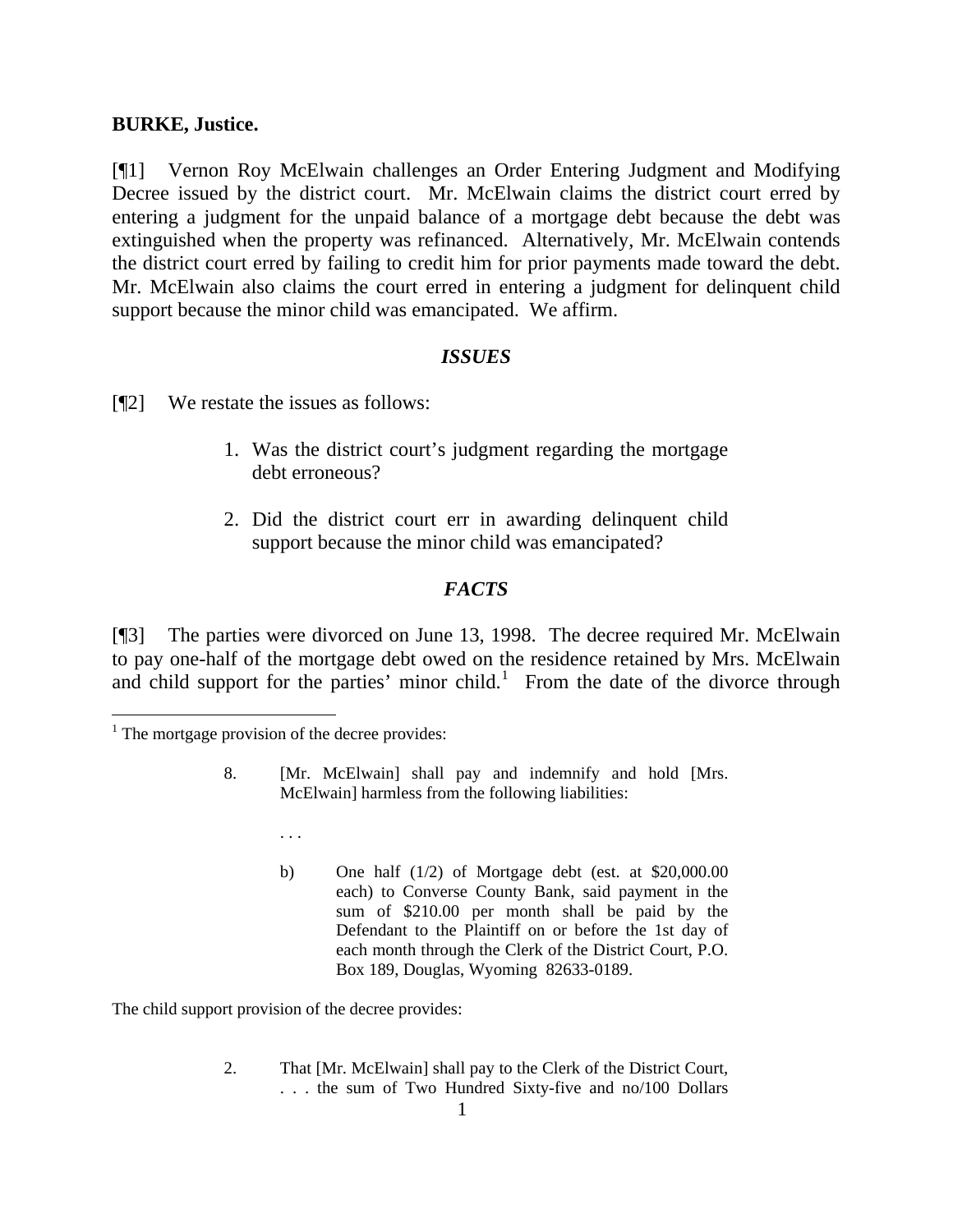December 2003, Mr. McElwain made payments on both obligations as ordered. In January 2004, Mrs. McElwain refinanced the mortgage debt. That same month, Mr. McElwain ceased making his portion of the mortgage payment. Mr. McElwain also stopped making his child support payments in March 2004.

[¶4] Mrs. McElwain filed a Motion for Order of Contempt premised upon the following grounds:

> 1. That the Defendant, VERNON ROY McELWAIN, has failed and refused to pay Plaintiff child support in the sum of \$265.00 for the months of March through July  $2004...$

> 2. That pursuant to paragraph 8 b) of the decree of divorce entered herein, Defendant was to pay and hold Plaintiff harmless from one-half of the then existing mortgage by payment of one-half [of] the mortgage payment in the sum of \$210.00 per month, which Defendant paid until January of 2004.

> 3. That as of January 2004 Plaintiff had refinanced the debt and removed the Defendant from his obligation to the Bank, but did not terminate his obligation to pay the amount set forth in said decree to be paid to Plaintiff in order to hold her harmless from said indebtedness.

> 4. That as of January 2004 the principal amount due and owing upon said indebtedness was \$42,388.00, onehalf of which is Defendant's obligation to pay in the sum of \$21,194.00, together with interest accruing at the rate of 7.825 percent per annum.

 $\overline{a}$ 

 $(\$265.00)$  per month for the minor child, ..., beginning June 10, 1998, and continuing on the 1st day of each month thereafter until said minor child reaches the age of majority, is married, self-supporting, or otherwise emancipated. The parties agree and the Court finds that the foregoing support amount falls substantially with the guidelines established in W.S. 20-6-304, as amended. Upon [the minor child] reaching the age of majority (July 24, 2004) child support shall terminate.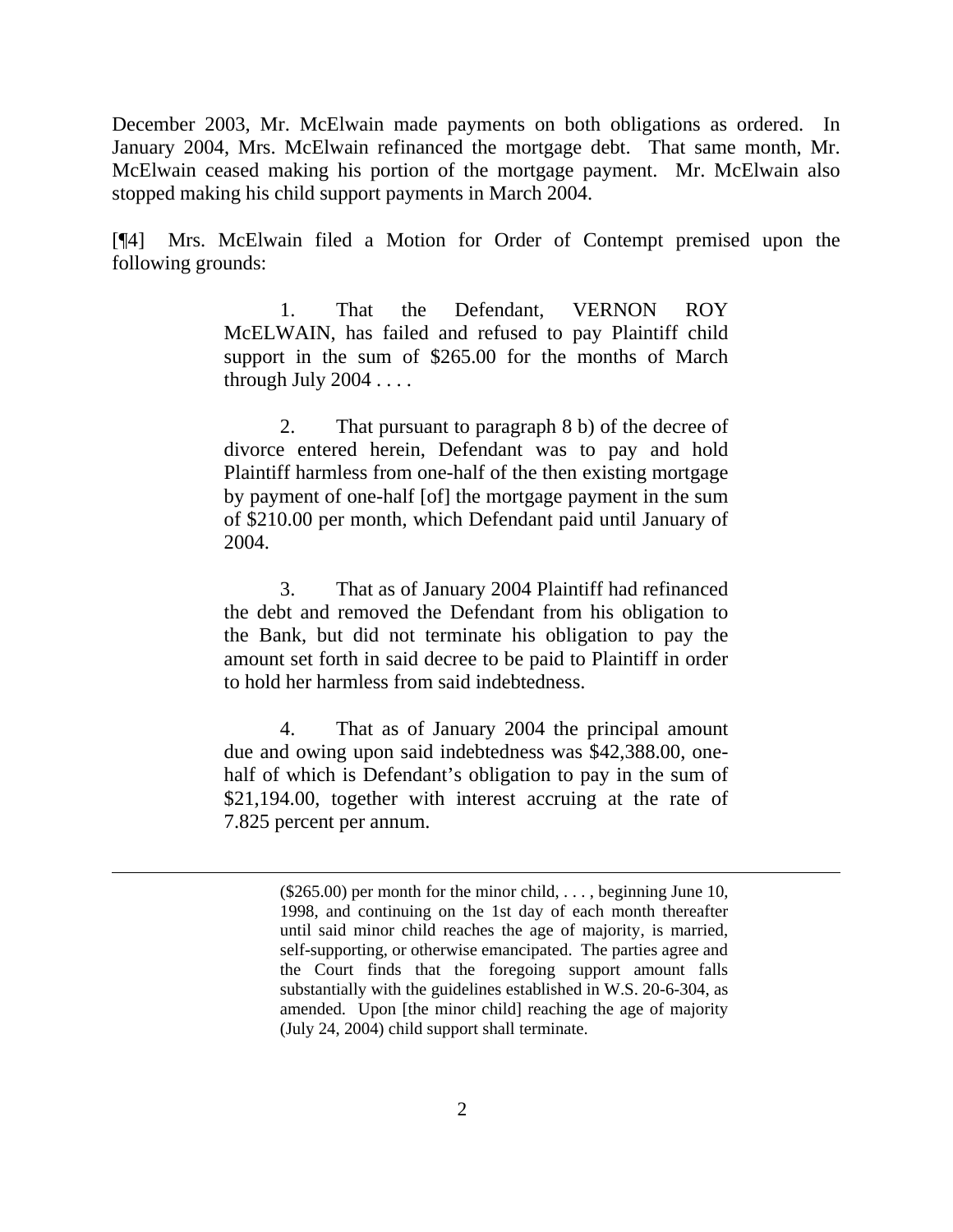5. That [\$]45.99 per payment of the sum of \$210.00 paid by the Defendant to January 2004 was for escrowed taxes and insurance, which are part and parcel of the mortgage debt, and which costs Defendant should continue to pay until the debt to Plaintiff is satisfied.

An order to show cause was issued on July 16, 2004. Mr. McElwain in his *pro se* response alleged:

> 1. Child Support was paid to the Court through February 2004 as ordered. March 2004 child support was sent directly to [the child]. Judy McElwain demanded [the child] to turn over the child support to her of which [the child] told me he did. \$265.00. The reason I chose to pay [him] the child support for March was he moved out of Judy McElwain's home after completing his required classes for graduation in January 2004. [He] moved to Sheridan Wyoming to live with an older brother and work full time. [He] was making a vehicle payment, motorcycle payment, vehicle insurance and etc. With these circumstances I believed this would constitute emancipation per Decree of Divorce dated June 15, 1998, Page 3 # 2. I do not believe I owe Judy McElwain any back child support.

> 2. Mortgage Payment . . . . . This mortgage was a result of consolidation of several debts incurred by Judy McElwain and myself including Judy's credit cards, Judy's son Dax McCarty's vehicle, joint credit cards, monies to remodel Judy's house, pay off 1994 Toyota Camery (which Judy received in the divorce), two \$1000 CD's which one was used to buy 1980's Ford Pickup for my use. These debts were incurred jointly but not equally.

> Divorce Decree reads  $\frac{1}{2}$  of mortgage est. \$20,000.00. I paid \$210 from June 1998 through February 2004 which is 69 payments equal \$14,490.00. It was not stated that part of any payment went to taxes and insurance and I was never given a statement. I believe any loan is set up with part of the payments going toward taxes and insurance. If payments were \$420.00 then over half of the original would have been paid off. It is my understanding that Judy McElwain refinanced the home for improvements. What was the loan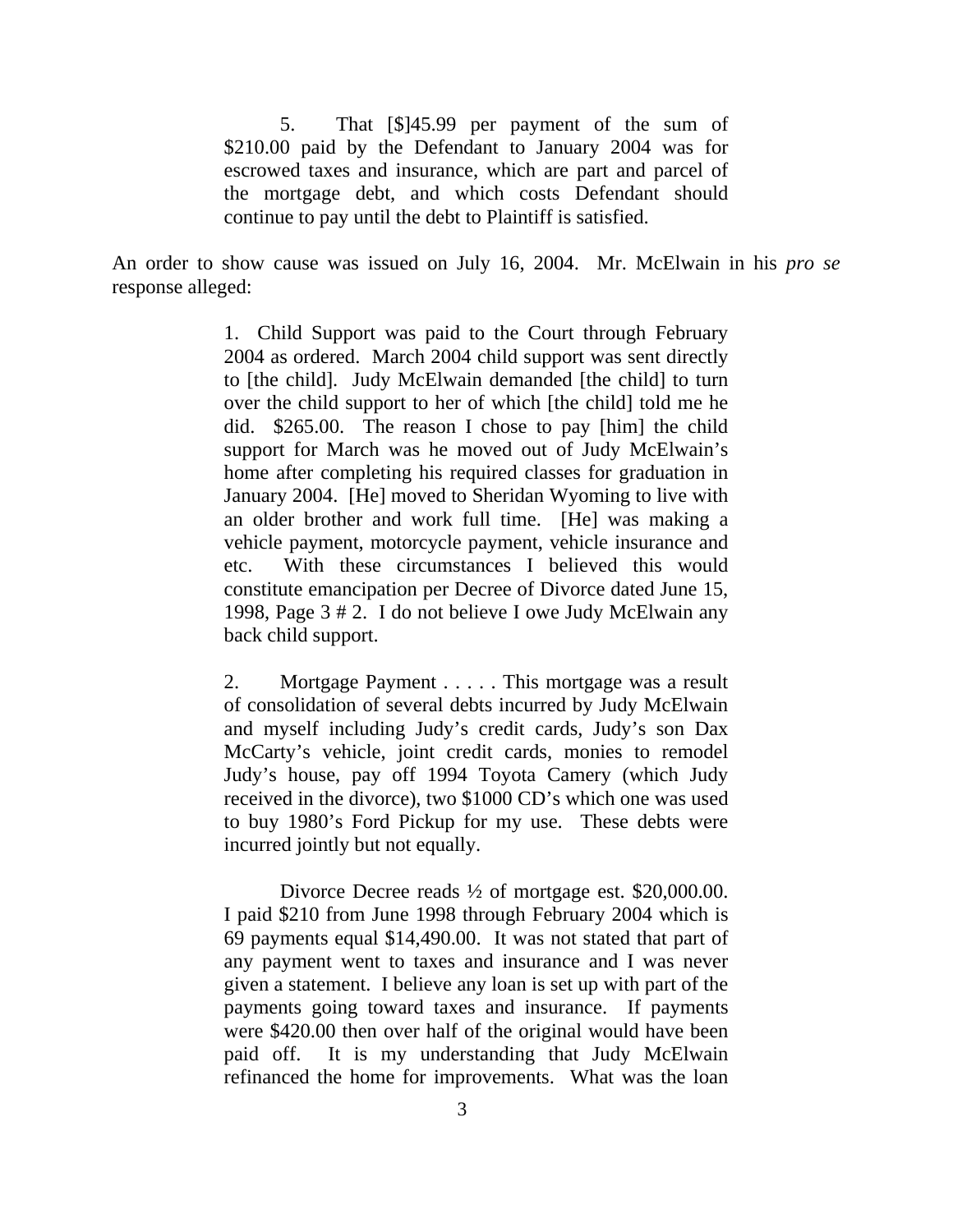balance at that time? I do not feel I should be held liable for extra monies Judy McElwain received for a new loan. Judy McElwain was allowed to use the interest each year from 1998 thru 2003 for tax purposes even though I was suppose to be paying half the mortgage payment. It is my understanding that Judy McElwain has sold this home.

[¶5] A hearing was held on October 11, 2004. Both parties attended, but no record was made. The district court entered its order on November 10, 2004. The court declined to hold Mr. McElwain in contempt; however, judgment was entered against Mr. McElwain for his unpaid portion of the mortgage indebtedness in the amount of \$21,194.00 and for delinquent child support in the amount of \$675.00. The court made no specific finding concerning emancipation. This appeal followed.

#### *STANDARD OF REVIEW*

[¶6] We have previously stated our standard of review governing domestic relations contempt cases:

> "[W]e will not disturb the decision of the trial court . . . in the absence of some serious procedural error, a violation of a principle of law, or a clear and grave abuse of discretion."

"Judicial discretion is a composite of many things, among which are conclusions drawn from objective criteria; it means exercising sound judgment with regard to what is right under the circumstances and without doing so arbitrarily or capriciously. We must determine whether the trial court could reasonably conclude as it did and whether any facet of its ruling was arbitrary or capricious."

*Erhart v. Evans*, 2001 WY 79, ¶ 11, 30 P.3d 542, 545 (Wyo. 2001) (internal citations omitted). As the appellant, Mr. McElwain is required to provide this Court with a sufficient record to allow proper evaluation of the trial court's decision. *Beeman v. Beeman*, 2005 WY 45, ¶ 10, 109 P.3d 548, 551 (Wyo. 2005).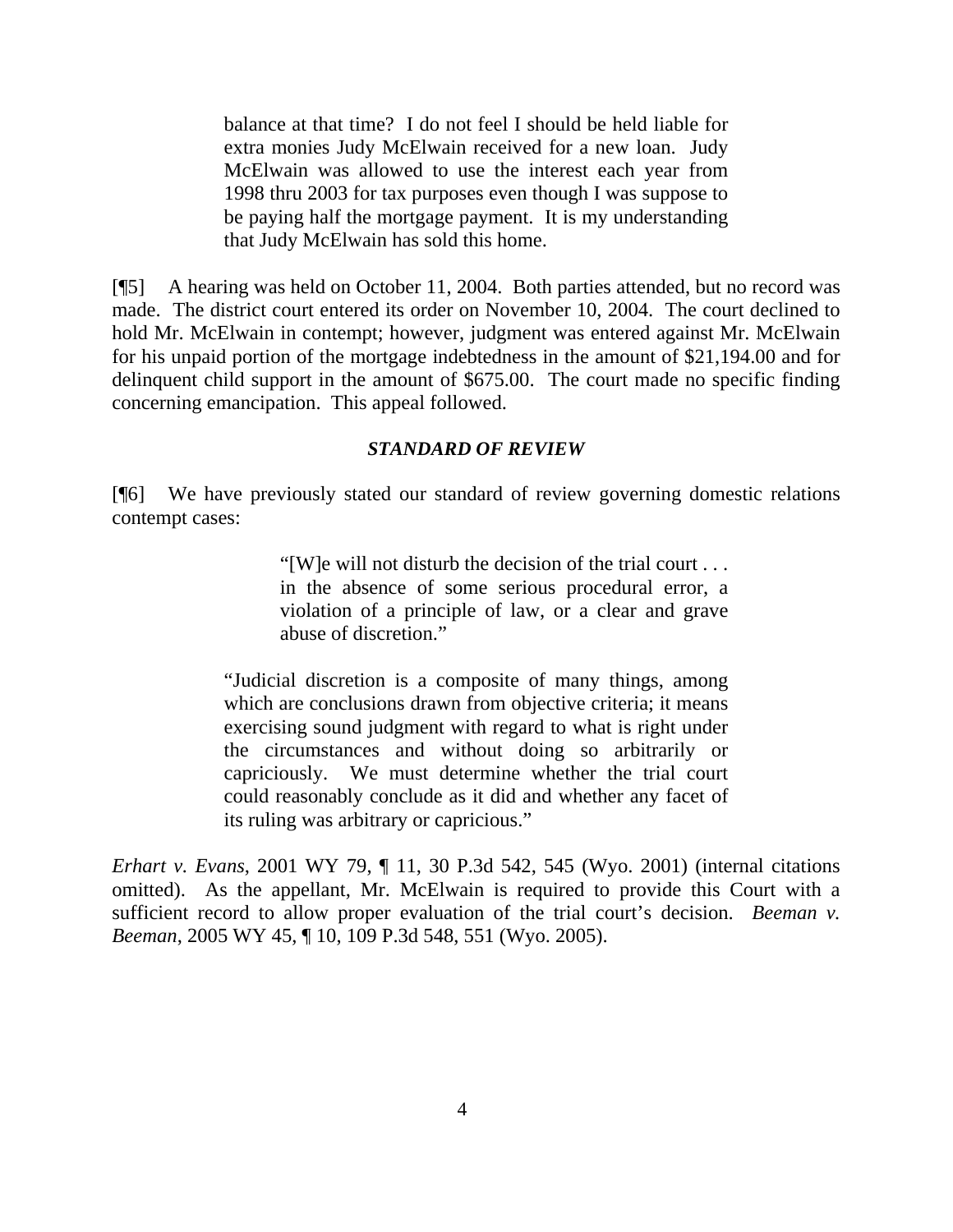### *DISCUSSION*

### *A. Mortgage Indebtedness*

 $\overline{a}$ 

[¶7] Mr. McElwain's chief complaint is that any judgment against him for the mortgage debt was erroneous. He claims he is no longer obligated to pay any portion of the mortgage debt because the property was refinanced by Mrs. McElwain.

[¶8] We addressed a similar situation in *Roe v. Roe*, 742 P.2d 203 (Wyo. 1987). *Roe*  involved a post-divorce dispute regarding an obligation to pay an outstanding mortgage. Mr. Roe agreed to pay a portion of the mortgage indebtedness, in monthly installments of \$250.00. *Id.* at 203. The terms of the settlement agreement also allowed Mr. Roe to prepay his obligation at any time.<sup>[2](#page-5-0)</sup> *Id.* at 204. Mrs. Roe subsequently sold the property and paid the entire mortgage debt from the sale proceeds. Mr. Roe ceased making his monthly payments contending his responsibility was discharged upon the sale of the property. We disagreed. In making our determination, we reviewed the Roe's agreement and found that Mr. Roe's assumed debt was not subject to Mrs. Roe's retention of the property or dischargeable by her prepayment of the entire debt. *Id.* In essence, we concluded that Mr. Roe had a "right to prepay, but not an opportunity to be excused" from the obligation. *Id*. at 205.

[¶9] The same analysis applies in this case. Mr. McElwain was ordered to pay one-half of the mortgage debt directly to Mrs. McElwain. The decree permitted Mr. McElwain to pay his portion of the indebtedness in installments of \$210.00 per month. Nothing in the divorce decree provides for this debt to be extinguished upon refinancing and Mr. McElwain points us towards no authority to support his position. Furthermore, the decree awarded ownership of the property to Mrs. McElwain and authorized her to "mortgage, sell, pledge or otherwise deal in such property . . . ." The provisions of the decree did not condition Mr. McElwain's obligation to Mrs. McElwain upon the existing financing or her continued ownership of the residence. As we stated in *Roe*, "[p]repayment by one . . . does not vacate [the] payment obligation of the other . . . ." *Roe*, 742 P.2d at 204.

[¶10] Alternatively, Mr. McElwain appears to challenge the amount of the judgment. Mr. McElwain claims the decree capped his total obligation for the mortgage at \$20,000.00. He denies responsibility for any additional amounts for interest or other costs normally associated with a mortgage. Mr. McElwain contends he has paid approximately \$14,490.00 and the judgment for \$21,194.00 fails to account for his past payments. We disagree.

<span id="page-5-0"></span><sup>&</sup>lt;sup>2</sup> If this option was exercised, the amount owed by Mr. Roe would be calculated at 32% of the unpaid principal balance of the note. *Id*. at 204.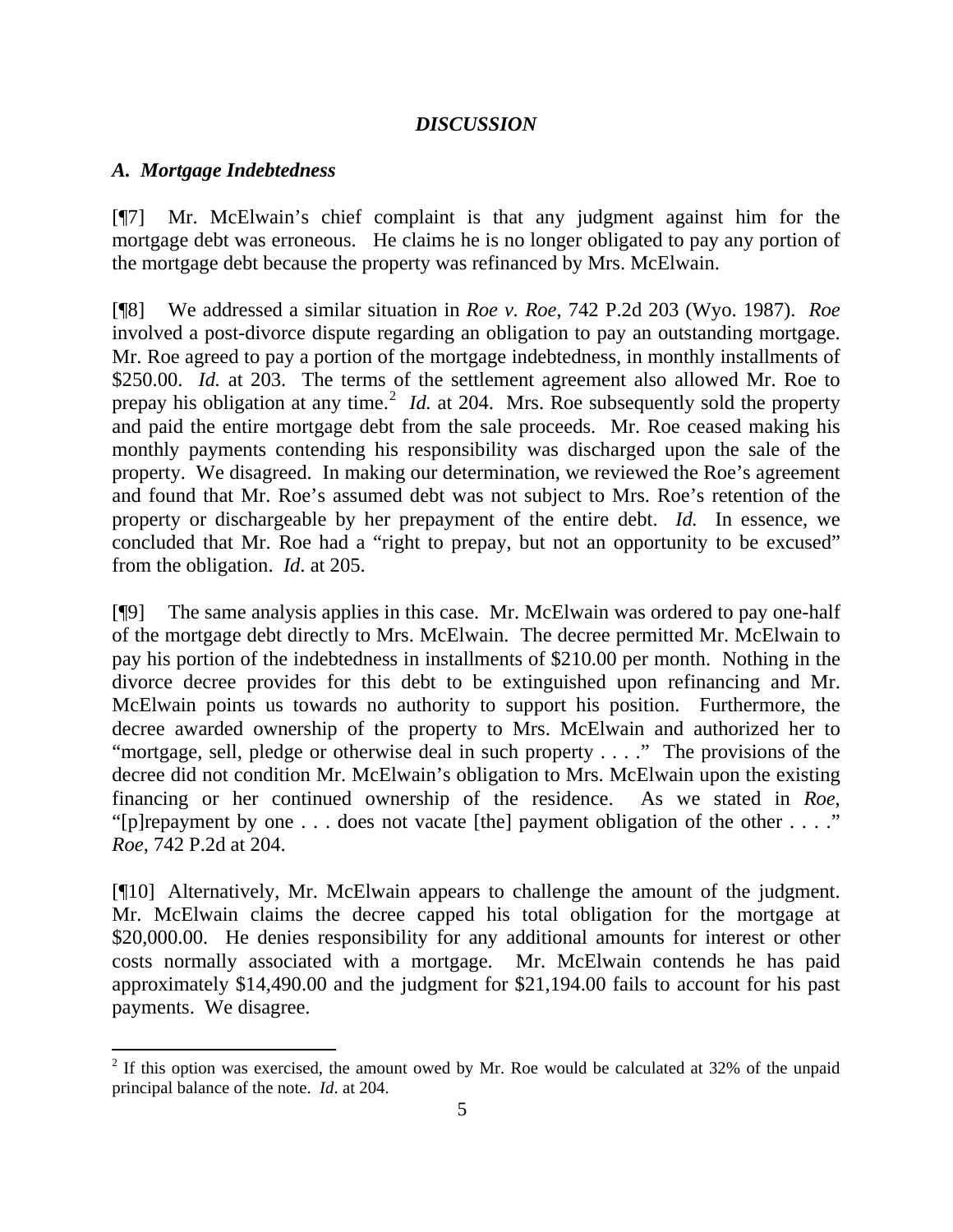[ $[$ [11] Pursuant to the decree, Mr. McElwain was ordered to pay "[o]ne half (1/2) of [the] Mortgage debt (est. at \$20,000.00 each) . . . ." The divorce decree did not specifically exclude interest or the payment of other costs associated with the mortgage debt. The outstanding mortgage debt at the time of refinancing in January 2004 was \$42,[3](#page-6-0)88.00.<sup>3</sup> The judgment entered by the court, \$21,194.00, is one half of that amount. Furthermore, the contempt hearing was not recorded and no statement of the evidence was filed by either party pursuant to W.R.A.P.  $3.03<sup>4</sup>$  $3.03<sup>4</sup>$  $3.03<sup>4</sup>$  Because the record is insufficient, we must assume the district court correctly applied Mr. McElwain's prior payments to the outstanding mortgage balance. "In the absence of anything to refute [the trial court's findings], we will sustain [them], and we assume that the evidence presented was sufficient to support those findings." *Beeman*, ¶ 10. Accordingly, we find no error by the trial court in entering its judgment concerning the mortgage debt.

#### *B. Emancipation*

[¶12] In his second issue, Mr. McElwain claims the district court improperly entered a judgment for delinquent child support. Mr. McElwain contends he provided ample evidence to the district court to support his claim that his son was emancipated, thus terminating his support obligation. In Wyoming, emancipation is recognized under both statutory and common law. *Garver v. Garver*, 981 P.2d 471, 474 (Wyo. 1999). "A declaration of emancipation shall be conclusive evidence that the minor is emancipated" and emancipation "may also be proved by other evidence like any other fact." Wyo. Stat. Ann. § 14-1-203(f) (LexisNexis 2005). Mr. McElwain does not contend that a declaration of emancipation exists to establish emancipation. Additionally, he has failed to provide us with an adequate record to support his claim that sufficient evidence was presented to establish emancipation. Absent a sufficient record, we must assume that sufficient evidence exists to support the trial court's implicit finding that the child was not emancipated. *Beeman*, ¶ 10.

 $\overline{a}$ 

<span id="page-6-0"></span><sup>&</sup>lt;sup>3</sup> Plaintiff's exhibit one contains the amortization schedule reflecting application of monthly mortgage payments to the original mortgage debt. The exhibit reflects little reduction in principal because the monthly payments were first applied to pay accrued interest.

<span id="page-6-1"></span> $4$  W.R.A.P. 3.03 states:

If no report of the evidence or proceedings at a hearing or trial was made, or if a transcript is unavailable, appellant may prepare a statement of the evidence or proceedings from the best available means including appellant's recollection. The statement shall be served on appellee, who may serve objections or propose amendments within 15 days after service. The statement and any objections or proposed amendments shall be submitted to the trial court for settlement and approval and as settled and approved shall be included by the clerk of the trial court in the record on appeal.